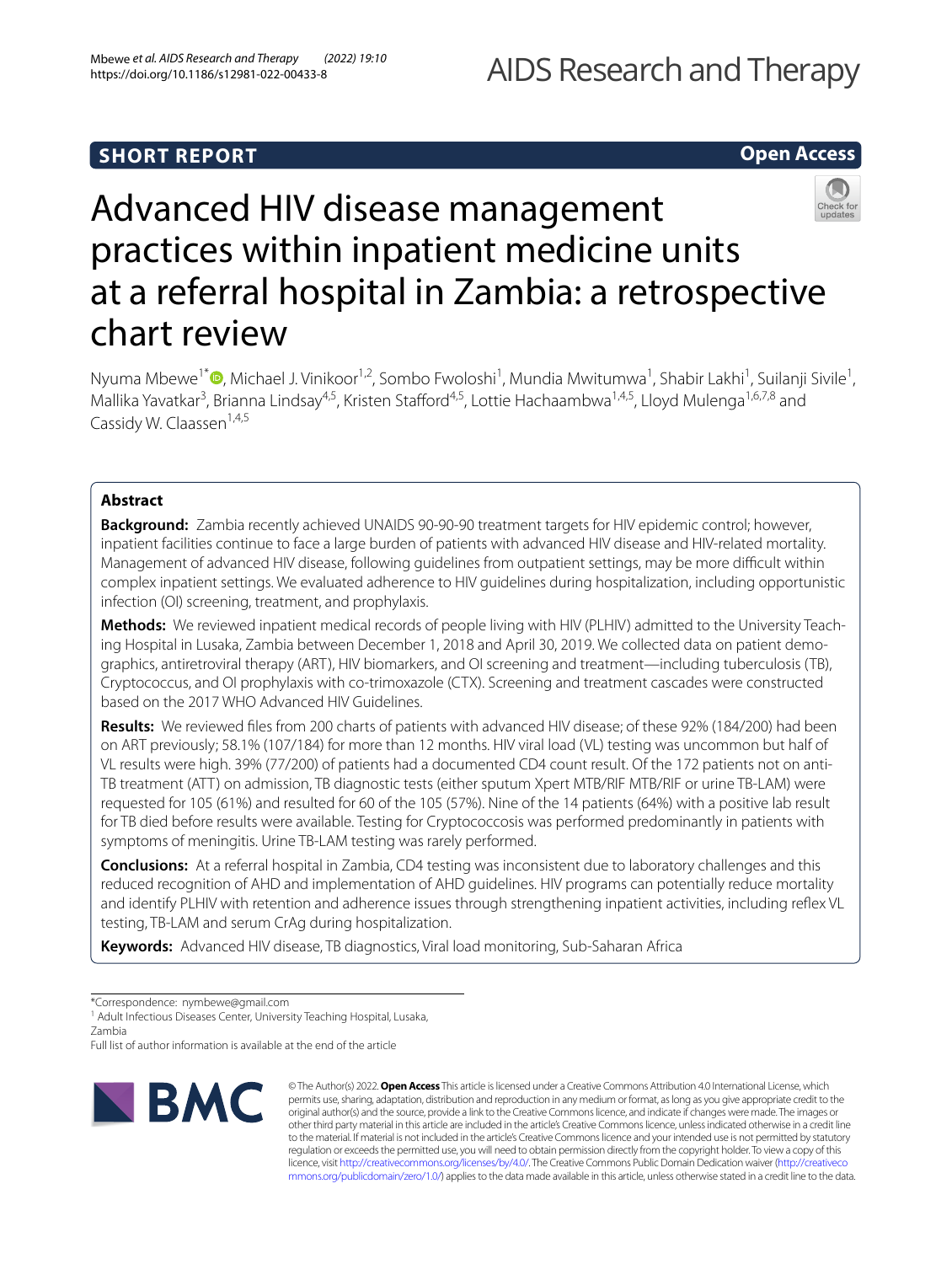# **Introduction**

Global scale up of antiretroviral therapy (ART) has attained high coverage levels and prevented over 12.1 million HIV-related deaths worldwide, yet many clients still present with advanced HIV disease [[1–](#page-5-0)[4\]](#page-5-1). Declines in HIV-related mortality and morbidity observed between 2003 and 2015 have plateaued, particularly in sub-Saharan Africa [[5](#page-5-2), [6\]](#page-5-3). In Zambia, mortality among people living with HIV (PLHIV) following linkage to care remains high, at 10.3 per 100 person-years among men with at least 18 months of ART (compared to 5.5 per 100 person years among women) which is slightly higher than the 6.7 and 6.9 per 100 person years reported in South Africa and Ethiopia respectively [[7](#page-5-4)[–9](#page-5-5)]. Additionally, post-discharge mortality among PLHIV was found to be 22% at the largest hospital in Zambia [[2](#page-5-6)]. While there is growing interest in noncommunicable diseases among PLHIV [[4\]](#page-5-1), it is likely that HIV-associated mortality is partly driven by the prevalence of advanced HIV disease, defned as HIV infection with CD4 count<200 cells/ $\text{mm}^3$  or WHO clinical stage 3 or 4 disease [[10\]](#page-5-7).

Guidelines were developed by the World Health Organization (WHO) for the detection and management of advanced HIV in 2017, based on randomized controlled trials and expert opinion  $[10-12]$  $[10-12]$  $[10-12]$ . These guidelines emphasize the need for CD4 count testing and diagnosis, treatment, and prevention of opportunistic infections (OIs) such as tuberculosis and cryptococcosis, the OIs that are responsible for a large proportion of HIV-related morbidity and mortality  $[10]$ . It is necessary to establish the efectiveness of these care packages in treatmentexperienced patients in various clinical settings [\[11](#page-5-9)].

Almost two decades into the widespread availability of ART in Lower-Middle Income Countries (LMIC), most PLHIV are treatment experienced, and the guidelines have expanded to include ART monitoring [[10\]](#page-5-7). However, much of the data and expert opinion underpinning these guidelines were derived in outpatient models of chronic care and several landmark clinical trials that enrolled ART-naïve outpatients, the majority of whom had asymptomatic HIV [\[13–](#page-5-10)[16\]](#page-5-11). Compared to outpatient and community programs, inpatient settings are more focused on immediate life-saving interventions, which may result in missed opportunities to recognize and address advanced disease among PLHIV.

We evaluated the implementation of WHO Advanced HIV Disease Guidelines at the University Teaching Hospital (UTH) in Lusaka, Zambia, a setting with high inpatient HIV prevalence. We sought to identify gaps in requesting and providing recommended tests and treatment and explored timeliness of screening tests at UTH. The purpose of our study was to describe current practices and identify opportunities to reduce the impact of advanced disease on HIV-related mortality.

# **Methods**

# **Study setting**

The UTH is a 1665-bed capacity hospital and the largest referral center in the country. The six inpatient Internal Medicine wards—collectively known as E-block—are reserved for patients cared for by various Internal Medicine subspecialties. HIV rapid testing is opt-out among all admitted patients who report being HIV negative or unknown status. Requests for laboratory tests other than HIV rapid testing are documented by clinicians in the patient fle. Samples are collected on the wards and taken to the central laboratories, where test results are entered into a laboratory information system (LIS). The urine lipoaribomannan assay for tuberculosis (TB-LAM), which can be performed at the bedside, is documented in the paper fle. Once LIS reports results, they are printed for fling in the patient chart. All prescribed medications are listed in a paper tool that accompanies the chart. We performed a retrospective chart review of services provided between 1st December 2018 and 30th April 2019 using inpatient records at the end of hospitalization (discharge or death).

# **Study procedures**

We identifed eligible patients using ward registers, which are the most comprehensive tool available to track E-block admissions. Inclusion criteria was age 16 years or older, HIV infection (based on documentation of selfreported HIV positive or a positive test in the fle), and admission to the medical wards under the care of the Infectious Diseases Unit. Patients who left the hospital against medical advice, were excluded from the study. Patients were also excluded if fles were inaccessible post discharge; this most often occurred because they opted for post discharge review at their local clinic and not at the UTH. Using a standardized tool, we extracted patient demographic data, presenting symptoms, laboratory testing including HIV biomarkers (CD4 count and VL) and OI screening using the LIS, and pharmacy records related to OI treatment and prevention.

Our assessment focused on four domains adapted from the 2017 WHO Advanced HIV Guidelines [\[10](#page-5-7)]. First, we assessed ART monitoring as guidelines recommend VL testing in treatment-experienced patients at six months post initiation, then annually if the patient is virologically suppressed and deemed stable. CD4 testing is to be done at baseline then every six months thereafter [[10\]](#page-5-7). Second, we assessed the proportion of those prescribed OI prophylaxis, as patients with CD4 counts less than 350 cells/  $mm<sup>3</sup>$  should be commenced on cotrimoxazole (CTX)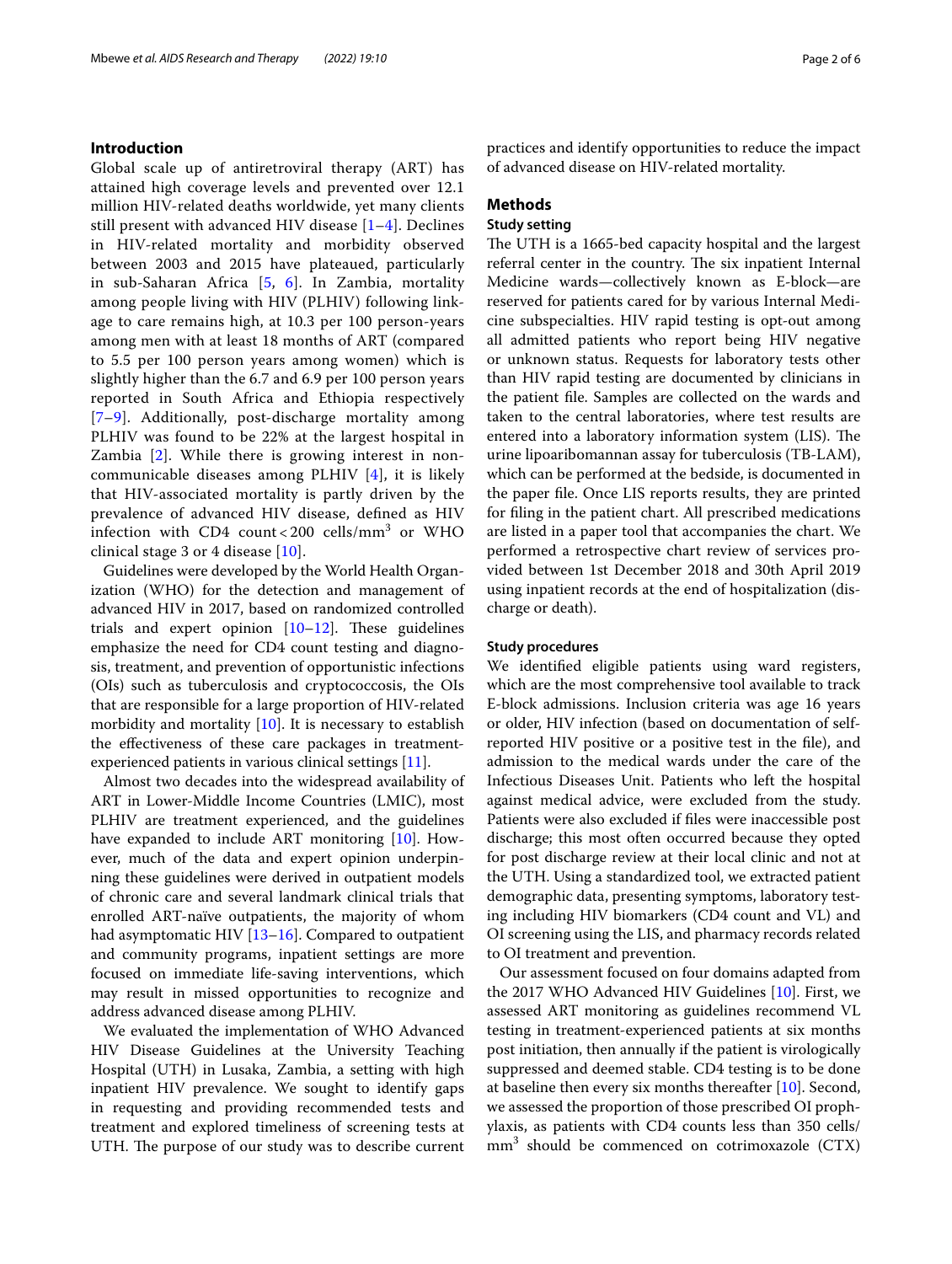prophylaxis. Third, we evaluated tuberculosis (TB) care at UTH. Per guidelines, all patients should be assessed for TB via the WHO TB screening questions, a urine TB-LAM, and/or Gene Xpert MTB/RIF testing. Those who test negative for TB are to receive six months of isoniazid as TB preventative therapy (TPT). Finally, we assessed Cryptococcosis management. For CD4 counts less than 100 cells/mm<sup>3</sup> or with symptoms such as headache and fever suggestive of cryptococcal meningitis, serum Cryptococcal antigen (CrAg) test is warranted and fuconazole prophylaxis until the CD4 count is greater than 350 cells/  $mm<sup>3</sup>$ .

# **Statistical analysis**

Microsoft Excel version 16 (Microsoft Corporation, Seattle, USA) was used to store raw data and R version 4.0.3 (R Core Team, 2021) was used for analyses. We described patient characteristics and pre-hospital use of ART and anti-tuberculous therapy (ATT) on admission to the hospital. Then, we constructed four 'care cascades' as follows: (a) ART monitoring with HIV VL, (b) appropriate use of CTX based on CD4 count <  $350$  cells/mm<sup>3</sup>, (c) TB testing and treatment, and (d) cryptococcosis diagnostic testing. These cascades were guided by the 2017 WHO Advanced HIV disease guidelines [[10](#page-5-7)], which were incorporated in the Zambia Consolidated Treatment Guidelines as early as 2018 [\[17](#page-5-12)]. When possible, we also described the timing of test resulting in relation to the admission course. Descriptive statistics were used to analyze baseline characteristics. Continuous variables were expressed as median and interquartile range (IQR) whilst categorical variables were expressed as a percentage from the group which they were derived.

## **Ethical approvals**

The study was approved by UTH, the University of Zambia Biomedical Research Ethics Committee (Ref. 012-02-19), the University of Maryland Baltimore institutional review board (IRB), and the Zambia National Health Research Authority (Ref No. NHRA 2019-05-21). Given the retrospective nature of the study, a waiver of informed consent was obtained from the IRBs and no patient identifers were collected.

# **Results**

# **Baseline characteristics**

Between 1st December 2018 to 1st May 2019, there were 331 individuals eligible for chart review and 200 were enrolled in the study. We excluded 11 who left against medical advice and 120 who were discharged but did not leave their chart behind against hospital policy. Patient characteristics are reported in Table [1.](#page-2-0) Among included participants, the average length of stay was

<span id="page-2-0"></span>

|  |  |  |  |  |  | Table 1 Demographics and baseline characteristics of patients |  |  |
|--|--|--|--|--|--|---------------------------------------------------------------|--|--|
|--|--|--|--|--|--|---------------------------------------------------------------|--|--|

|                                                          | All patients $N = 200$ |
|----------------------------------------------------------|------------------------|
| Sex (n [%])                                              |                        |
| Female                                                   | 109 [54.5]             |
| Male                                                     | 91 [45.5]              |
| Patient Primary Complaint (n reporting [%] for each)     |                        |
| Cough, fevers, or night sweats                           | 52 [26.0]              |
| Diarrhea, vomiting or abdominal pains                    | 42 [21.0]              |
| Headache, seizures or altered mental status              | 37 [18.5]              |
| Weakness or palpitations                                 | 21 [10.5]              |
| Difficulty breathing and other respiratory<br>complaints | 8[4.0]                 |
| Renal dysfunction                                        | 8[4.0]                 |
| Other Conditionst                                        | $32$ [16.0]            |
| Duration of hospital stay (median [IQR] days)            | $7[5 - 10]$            |
| Patient age (median [IQR] years)                         | 39 [31-45]             |
| ART status on admission (n [%])                          |                        |
| Treatment experienced                                    | 184 [92.0]             |
| Duration on ART > 12 months                              | 107 [58.1]             |
| Disengaged from care                                     | 23 [13]                |

† Other Conditions: Caustic ingestion, jaundice, chronic fank pain, Severe malaria, lupus, Cerebral Vascular Accidents, poisoning, dysphagia, Kaposi sarcoma, limb pain, eye pain, epileptic seizures, swollen testicles, molluscum contagiosum, infected decubitus ulcers, dermatopathology, pelvic mass

11 days, with a minimum of 1 day and a max of 56 days. A total of 109 (54%) of participants were female. Median age was 39 years with 76% below 50 years of age [IQR 31–45 years]. CD4 count results were frequently unavailable (57% missing), but of those with available data, 62% of patients had advanced HIV disease (48 patients of the 77 patients with available CD4 results). There was no difference in the percent of patients with documented CD4 cell count among the patients who died compared to those who were discharged (28% and 22% respectively).

#### **Inpatient advanced HIV diagnostic and treatment cascades**

Of the 200 patients in this study, 92% were treatment experienced at the time of admission, including 13% who needed to reengage into care (23/184). Clinicians requested HIV VL for 146 patients yet only 26 (18%) had results available at the end of inpatient care (Fig. [1](#page-3-0)A). When results were available, over half (14 of 26, 54%) had HIV VL>1000copies/ml (median 5.5 Log [IQR 5.3–6.1 Log]; suggesting ART failure or disengagement from care. Among the 184 ART-experienced patients, 33 (18%) were switched during hospitalization to either second-line therapy or for reasons of renal or hepatic dysfunction.

Figure [1](#page-3-0)B shows monitoring of CD4 counts and appropriate use of CTX at discharge. Among participants reviewed, a clinician requested CD4 count for 87%; however, results were documented in only 44% (77 of 174),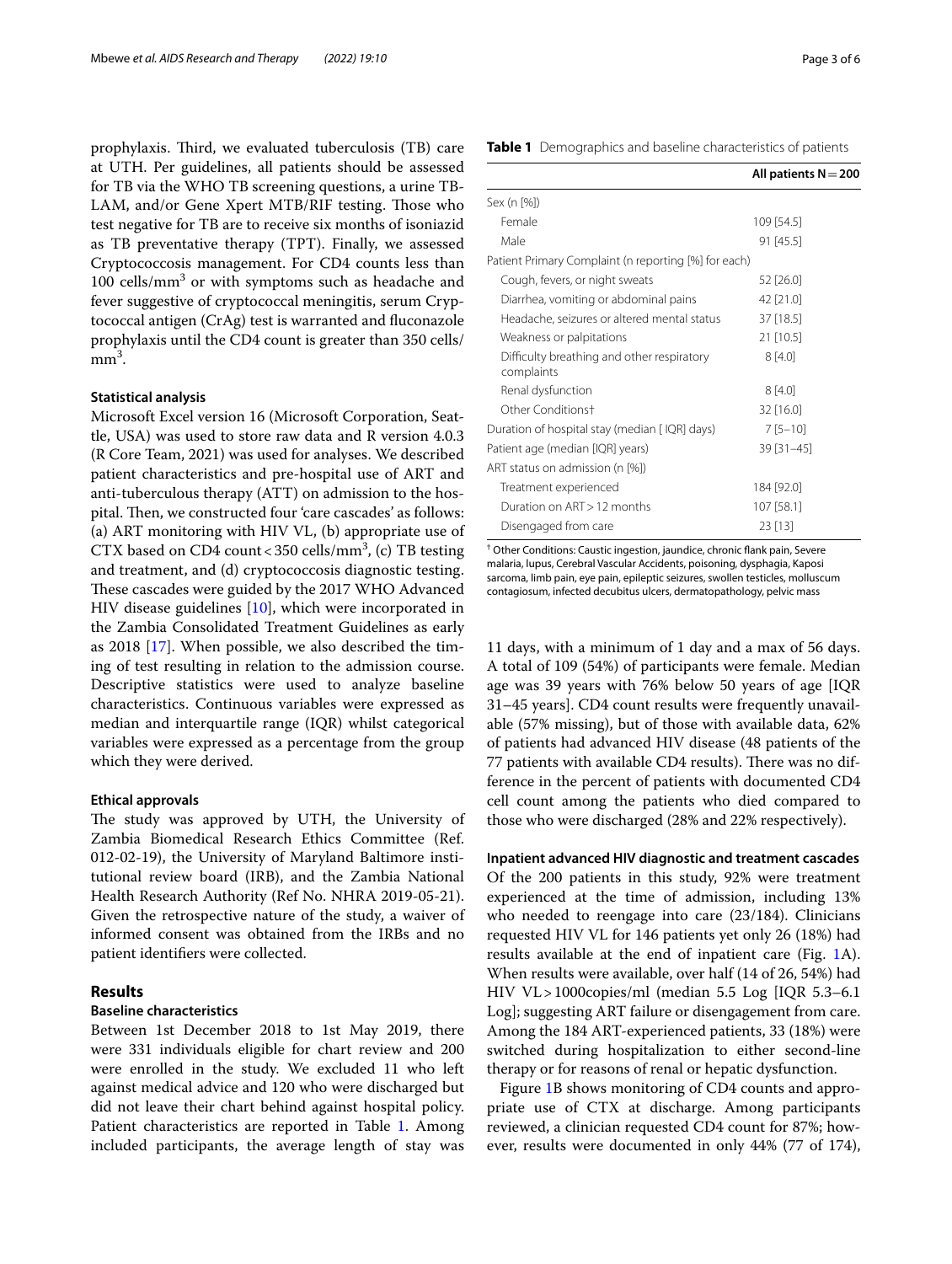

<span id="page-3-0"></span>on average on the 5th day of admission. When resulted, CD4 counts were <  $350$  cells/mm<sup>3</sup>, the threshold for CTX as OI prophylaxis, 77% of the time (59 of 77). There was evidence of CTX prescription (on admission, during admission, or at discharge) for few participants (18 of 200 participants), and only 31% of those with CD4 count <  $350$  cells/mm<sup>3</sup> (18 of the 59).

Among participants, 28 were on ATT on admission, (Fig. [1](#page-3-0)C). Of the remaining 172, 107 (62%) were assessed for TB. Assessment included screening for typical TB symptoms in 43 patients (40%) i.e., cough, fever, weight loss or night sweats. By discharge or death, 36 patients had newly initiated ATT, including 4 with a positive result and an additional 32 in whom there was high clinical suspicion. Nine of the 14 patients (64%) with a positive result had died before the results were available.

WHO criteria for CrAg testing were met by 24% of patients (47 of the 200 patients), i.e., 18 with symptoms suggestive of meningitis and an additional 29 presented with CD4 counts less than  $100$  cells/mm<sup>3</sup> (Fig. [1D](#page-3-0)) [\[10](#page-5-7)]. Serum CrAg testing was not routinely available, and 38 of the 47 eligible (81%) accepted to have their CSF tested. Six of the seven patients with a positive CrAg were discharged on fuconazole, one had died whilst receiving fuconazole, and two additional patients received fuconazole prophylactically.

Across all diagnostic tests, we also assessed the time from test resulting in LIS to fling in the chart. Over 95% of results in the computer and fle were concordant. The time from resulting in the LIS system and filing was<1 day on average (median 3 days [IQR 1–6 days]).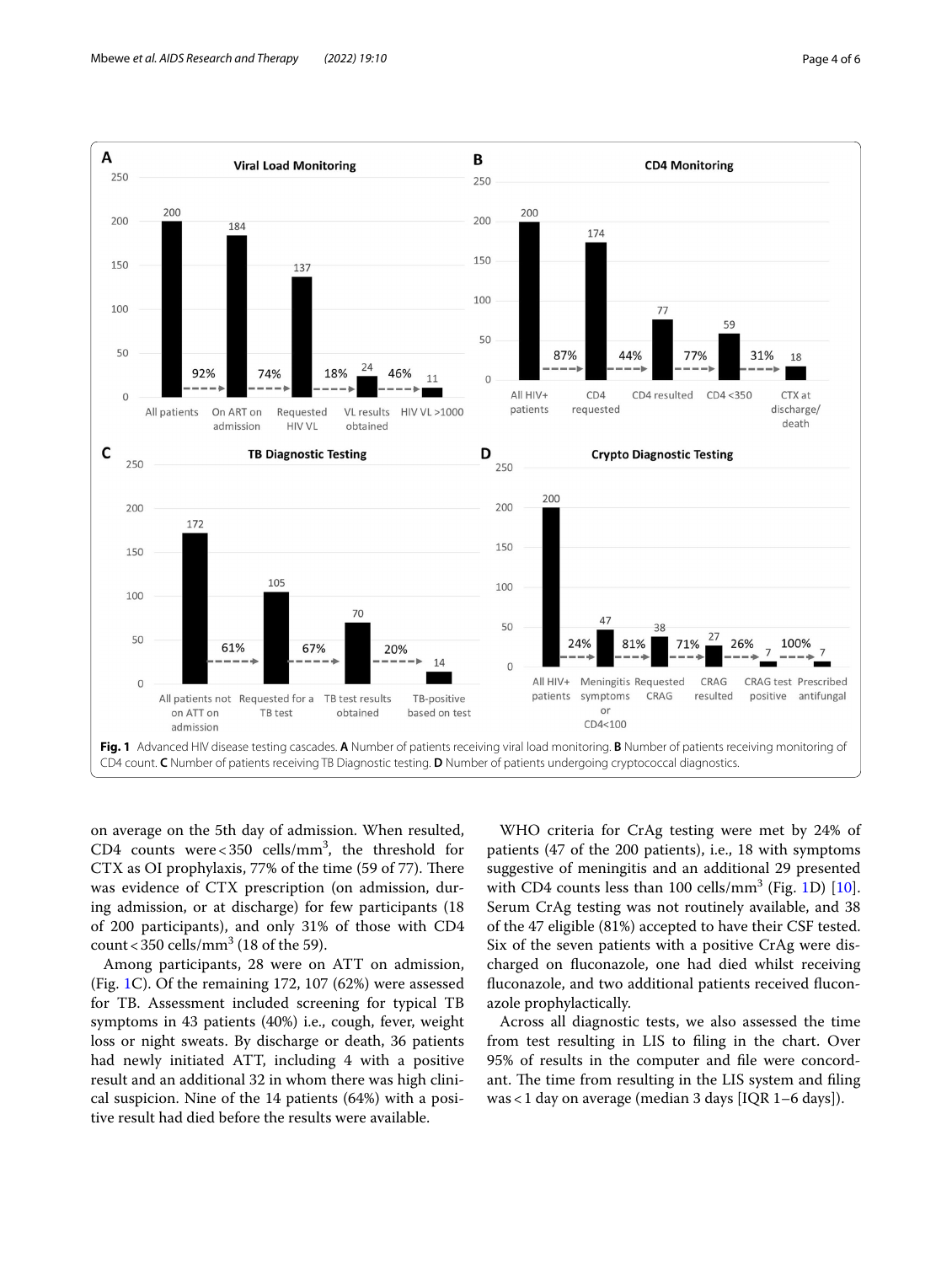# **Discussion**

We conducted a retrospective, descriptive study for the management of patients with advanced HIV disease compared to guideline recommendations to identify signifcant gaps in advanced HIV care at a large volume inpatient tertiary setting in Zambia where HIV burden is high. This study seeks to build on the growing evidence examining the efectiveness of the AHD packages for treatment-experienced patients in SSA [[11](#page-5-9), [18\]](#page-5-13). We highlight the risk of adverse patient outcome and sustained mortality in patients with AHD when appropriate screening and pre-emptive treatments are not expedited [[18\]](#page-5-13).

Opportunistic infections were likely under-ascertained in part due to incomplete recognition of the syndrome of advanced HIV, as well as challenges in laboratory diagnosis [\[19–](#page-5-14)[21\]](#page-5-15). Meya and colleagues proposed indicators for advanced HIV and called for strengthened rapid laboratory diagnostics, such as LAM and CrAg, for hospitalized patients to close gaps similar to those seen in our study [[18](#page-5-13)]. Hospitalization presents a good opportunity to identify AHD and offer bundled therapy to reduce HIV-associated mortality and morbidity because these settings have stronger capacity and time to implement care (as patient is admitted)  $[1, 2]$  $[1, 2]$  $[1, 2]$  $[1, 2]$  $[1, 2]$ . However, outpatient approaches to AHD are essential to reduce admissions.

Data from this study also shows that inpatient settings should be exploited to identify ART treatment failure. In our patient population, 50% of PLHIV were not virally suppressed, compared to 10–15% non-suppression nationally  $[22]$  $[22]$  $[22]$ . This suggests that universal VL testing on hospitalization would likely identify a larger number of non-suppressed patients, which would then prompt early intervention by clinicians. At present, a major challenge to universal inpatient VL testing in LMICs may be the costs of reagents and consumables [[23](#page-5-17)]. As outpatient records, which could include a recent VL result, are often not available at admission, inpatient VLs testing may be viewed as wasteful in these settings. Another challenge to implementing inpatient VL testing is the lack of data on clinician use of results. In higher income countries clinicians often fail to routinely utilize VL results available to optimize patient regimens [\[6](#page-5-3), [24](#page-5-18), [25](#page-5-19)]. Similar data are lacking in LMIC settings.

In settings with high advanced HIV burden, TB-LAM and CrAg could be performed on all PLHIV admitted to the hospital. These tests can be sent even before CD4 count results are available, to shorten the time lapse of rapid tests that can be performed at bedside, especially if lab reagent supply constraints limit CD4 testing. We found that lack of CD4 testing was associated with an inordinate lapse in the number of clients receiving CTX prophylaxis. This downward trend in CD4 testing has been demonstrated across the southern Africa region programmatically and may result in missed diagnoses of advanced HIV disease, thus threatening the efectiveness of ART programs [\[6](#page-5-3)].

The limitations of this study are largely attributable to the retrospective study design, which has a greater propensity for missing data, and selection bias may have been introduced due to the missing fles from the patients who left with their fles for review at their primary health centers as opposed to the UTH. Additionally, the facility presently does not have an electronic health record system which would contribute to availability of patient fles and reporting of lab results. Whilst nearly all PLHIV were ART-experienced, it is difficult to conclude what proportion of these clients required additional VL testing without access to the outpatient care fle.

Strengths include that the study was done at the largest tertiary center in the country with the largest resource allocation and the use of the LIS, which allowed us to accurately measure test resulting in the hospital.

# **Conclusions**

At a referral hospital in Zambia, CD4 testing was inconsistent due to laboratory challenges and this reduced recognition of AHD and implementation of AHD guidelines. HIV programs can potentially reduce mortality and identify PLHIV with retention and adherence issues through strengthening inpatient activities, including reflex VL testing, TB-LAM and serum CrAg during hospitalization.

#### **Abbreviations**

AHD: Advanced HIV disease; ART: Antiretroviral therapy; ATT: Antituberculosis therapy; CrAg: Cryptococcal antigen test; CSF: Cerebral spinal fuid; CTX: Cotrimoxazole; HIV: Human immunodefciency virus; IQR: Interquartile range; LIS: Laboratory information system; LMIC: Lower-middle income countries; OIs: Opportunistic infections; PLHIV: People living with HIV; SD: Standard deviation; TB: Tuberculosis; TB-LAM: Lateral flow urine lipoaribomannan assay for tuberculosis; TPT: TB Preventative therapy; VL: Viral load test; UTH: University Teaching Hospital; WHO: World Health Organization; ZamPHIA: Zambia Population -based HIV Impact Assessment.

#### **Acknowledgements**

The authors gratefully acknowledge the patients and health care workers who made this work possible, as well as the support from University Teaching Hospital.

#### **Authors' contributions**

MV, MY, LM, SF, SL, LH, KS, and CC prepared the study design, and initial ethical approvals; MY, MM and NM completed the data collection; and NM, VN, SS, KS, BL, LM and CC were major contributors in preparation of the fnal manuscript. All authors read and approved the fnal manuscript.

#### **Funding**

This evaluation was in part supported by Grants from the United States National Institutes of Health (R34MH122265 and R34MH121103). The funding